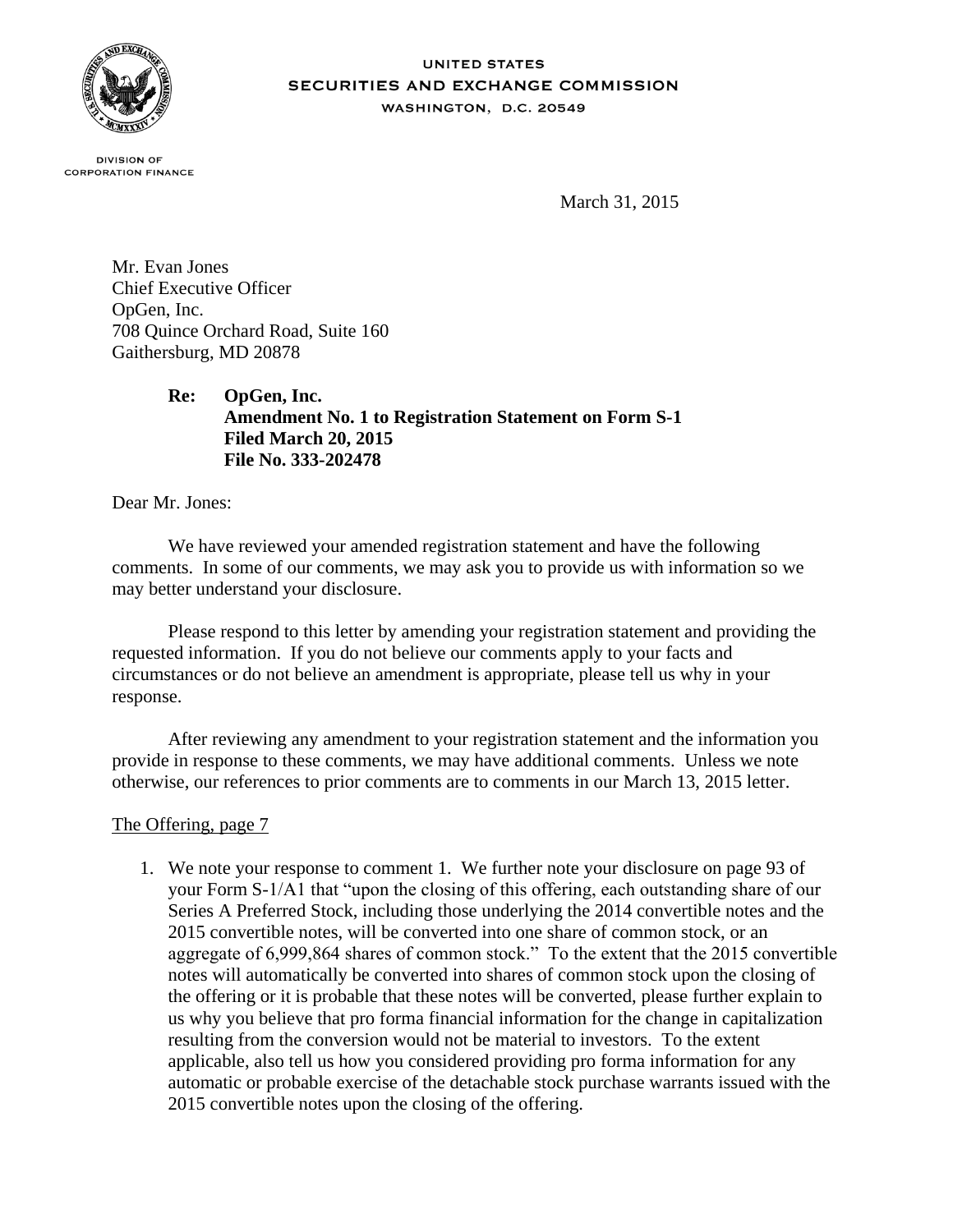> 2. We note the new disclosure on pages 7 and 90 of your Form S-1/A1 that states "each of such existing stockholders who are holders of our outstanding secured demand notes may elect to exchange such demand notes for shares of common stock in this offering." We further note the disclosure on page 7 that states "our estimated proceeds from this offering may be reduced by up to \$1.5 million to the extent that holders of our outstanding secured demand notes currently outstanding elect to exchange such notes for shares of common stock in this offering." Please further explain to us and revise to disclose the significant terms of the outstanding demand notes, including the exchange feature and exchange ratio. To the extent it is probable that the demand notes will be exchanged for common stock in the offering, also tell us how you considered including pro forma financial information for the change in capitalization resulting from the exchange.

## Business, page 49

3. We note your response to prior comment 4 and revised disclosure about demonstrating financial benefits to the hospitals in your pilot program. Please revise to identify and describe operational impediments that materially affect your transition to a revenuegenerating model. For example, it is unclear if patient consent is necessary for hospitals to use your testing and, if so, whether failure to obtain consent of a sufficient number or percentage of patients would present a material risk to the adoption of the Acuitas MDRO Gene Test by hospitals in states where you operate.

## Description of Capital Stock, page 93

## Current Certificate of Incorporation, page 93

4. We note you disclose here that an aggregate of 6,999,864 shares of common stock will be outstanding assuming the conversion of Series A Preferred stock, the 2014 convertible notes and 2015 convertible notes. Please tell us if this includes all of the 1,875,000 common shares reserved for issuance underlying the 2015 notes as disclosed elsewhere in the filing. If it does not include all of these reserved shares please tell us why.

## Notes to Financial Statements, page F-7

## Note 6 – Redeemable Convertible Preferred Stock, page F-16

5. We note in your response to comment 6 that the initial effective conversion price was significantly in excess of the fair value of the Company's common stock as determined by an independent valuation as of both April 1, 2014 (Series A Preferred Stock) and December 1, 2014 (2014 Convertible Notes). Please tell us the fair value of the Company's common stock on each date. Also tell us the fair value of the Company's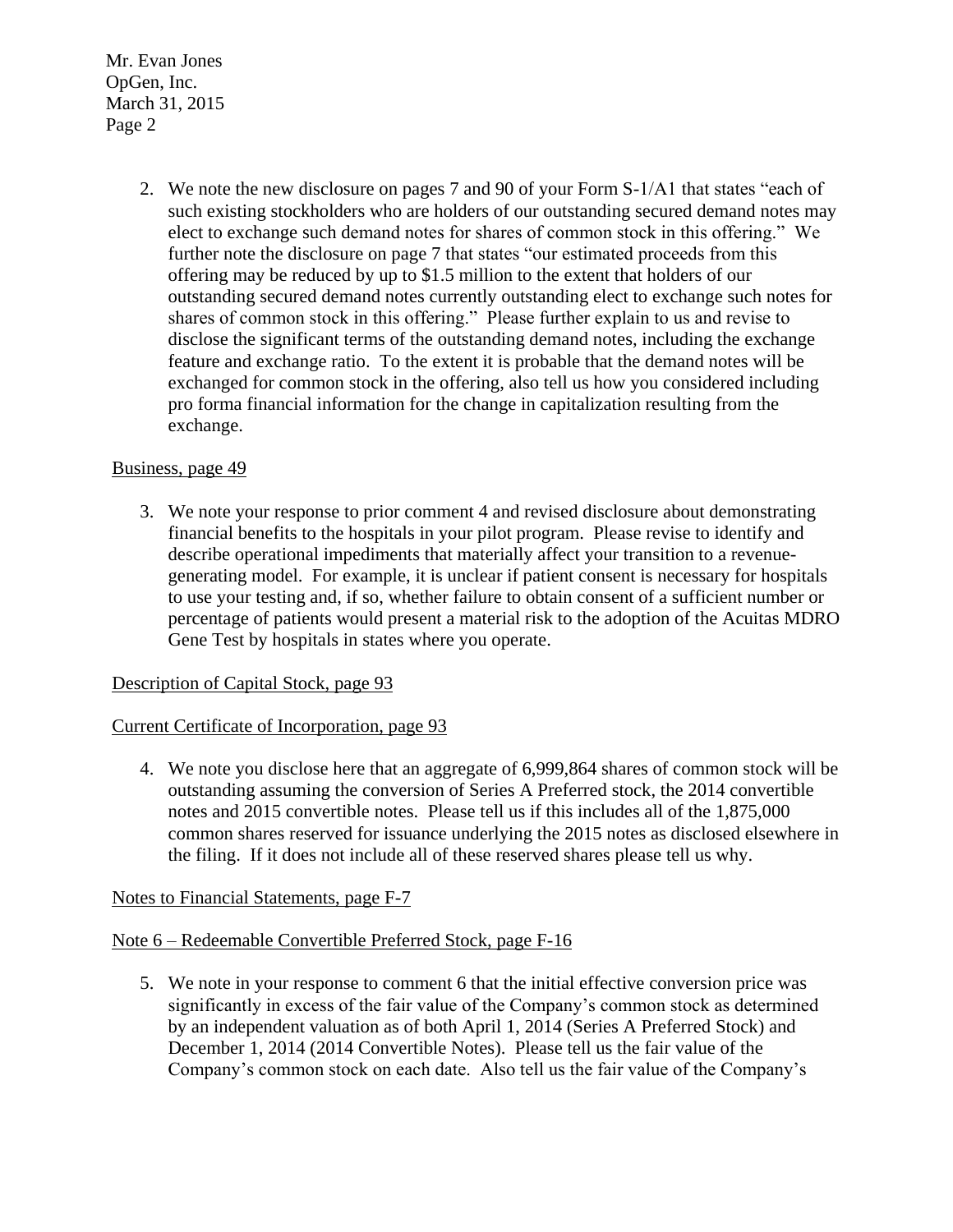> common stock upon issuance of the 2015 Convertible Notes and tell us whether this was determined by the Company or an independent valuation.

6. We note your response to comment 6, and it appears to us that a contingent beneficial conversion feature will be recognized when the triggering event forcing conversion of the 2014 convertible notes occurs. We further note that the Company believes a beneficial conversion feature likely exists with respect to the 2015 convertible notes. Please revise your Form S-1 to provide clear disclosure regarding these beneficial conversion features. To the extent that the closing of the offering will result in the recognition of the contingent beneficial conversion feature on the 2014 convertible notes, please tell us how you considered providing pro forma information for the effects.

#### Note 8 – Shares and Share-Based Compensation, page F-20

#### Stock Options, page F-20

- 7. We note in your response to comment 7 that the award recipients were not made aware of the key terms of the pending award on the October 23, 2014 board grant date. Please advise us of the following as related to the October 23, 2014 stock option grants:
	- Please tell us when the recipients were made aware of the key terms and conditions of the awards and whether this was within a relatively short time period from October 23, 2014. Refer to ASC 718-10-25-5(b).
	- To the extent that certain key terms and conditions of the awards were communicated on different dates, please tell us each communication date and the key terms and conditions communicated on each date.
	- Describe the company's customary practices for communicating award terms to a recipient and tell us if the communications related to the October 23, 2014 awards differed in any way from the company's customary communication practices.
- 8. We note your references to "board grant date" and "accounting grant date" in your response to comment 7. We further note your statement that since the stock price was not known until February 5, 2015 when the valuation was finalized and approved, February 5, 2015 was determined to be the "accounting grant date." Please advise us of the following as related to the establishment of the grant date for the October 23, 2014 stock option grants:
	- Further explain to us your use of "board grant date" and "accounting grant date" and tell us how either of these relate to the ASC 718-10-20 definition of "grant date" for purposes of accounting for stock based compensation.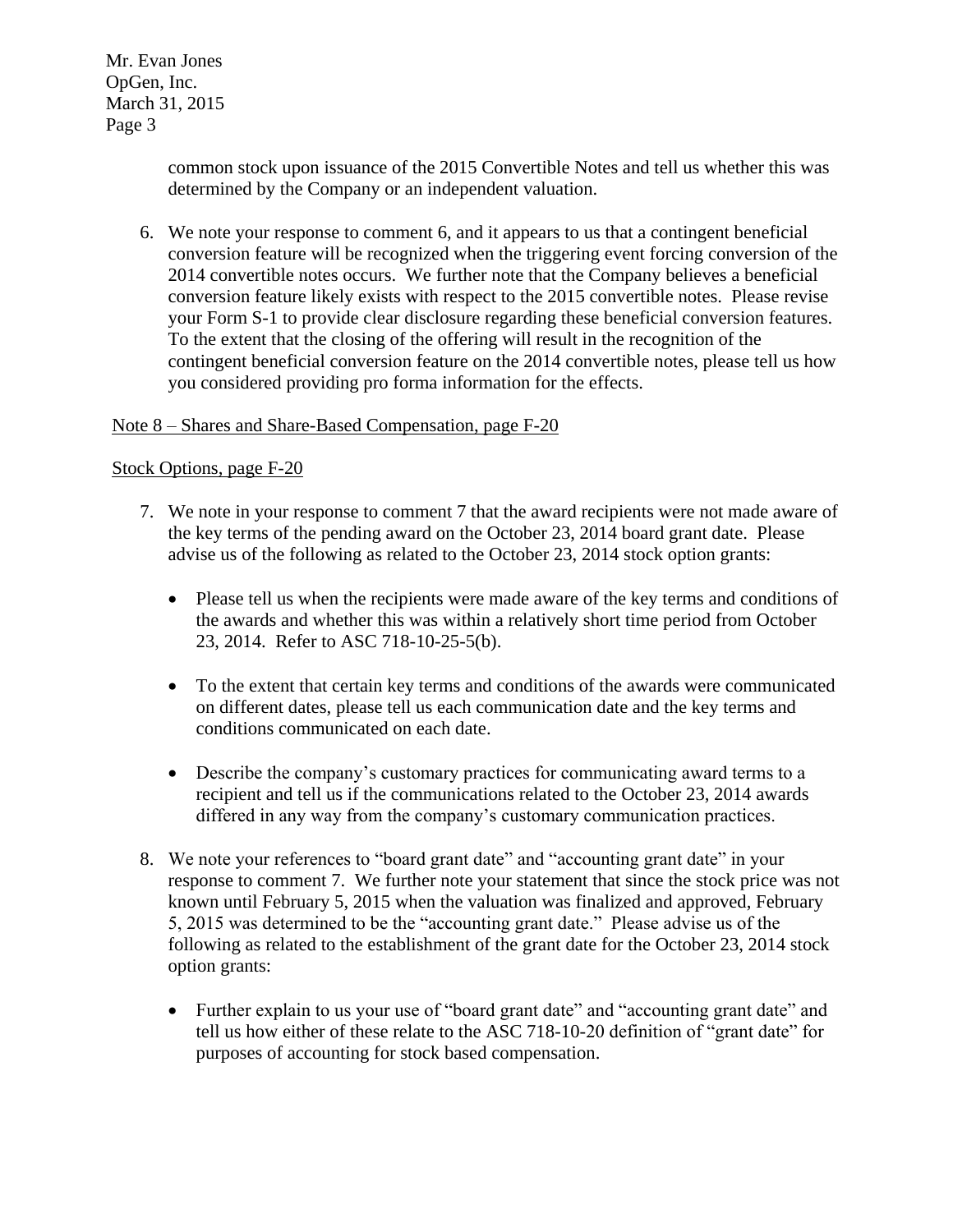- Further explain to us why you believe that the finalization of the strike price is a requirement to establish a grant date, as defined in ASC 718-10-20.
- Confirm our understanding that the Company became contingently obligated to issue the equity instruments when granted by the Board on October 23, 2014, or tell us the date that the Company became contingently obligated.
- Confirm our understanding that on October 23, 2014 the employees began to benefit from, or be adversely affected by, subsequent changes in the price of the Company's equity shares or tell us the date that the employees began to be effected by changes in share price.
- 9. We note in your response to comment 7 that the service inception date for the October 23, 2014 grant did not precede its accounting grant date because all the criteria in ASC 718-10-55-108 were not met. Please provide us with your detailed analysis used to arrive at this conclusion.
- 10. Given the Company's relevant facts and circumstances, please tell us how you considered ASC 718-10-55-83 in your determination of the grant date under ASC 718. In this regard, it appears that the award recipients may have had a sufficient basis to understand both the compensatory and equity relationship established by the award during the period from October 23, 2014 to February 5, 2015 when the exercise price was being finalized.
- 11. We note in your response to comment 7 that there was no accounting grant date on October 23, 2014 because the strike price was not known and the recipients were not made aware of the key terms of the pending award (i.e. the employer and employees did not have a mutual understanding of the key terms and conditions of the arrangement). Given your current status as a nonpublic company, please tell us how you considered the ASC 718-10-25-5(b) exception to the application of "mutual understanding" in your determination of whether a grant date occurred on October 23, 2014. In this regard, it would appear reasonable for it to take a nonpublic entity a relatively short time period in order to obtain an independent valuation of its common stock for purposes of establishing an exercise price.

# Note 15 – Subsequent Events, page F-27

12. Please revise to clearly describe the significant terms of the 2015 convertible notes, including the conversion feature terms and any automatic conversion upon closing of the offering. To the extent applicable, also clearly describe and quantify any beneficial conversion features resulting from the 2015 convertible notes.